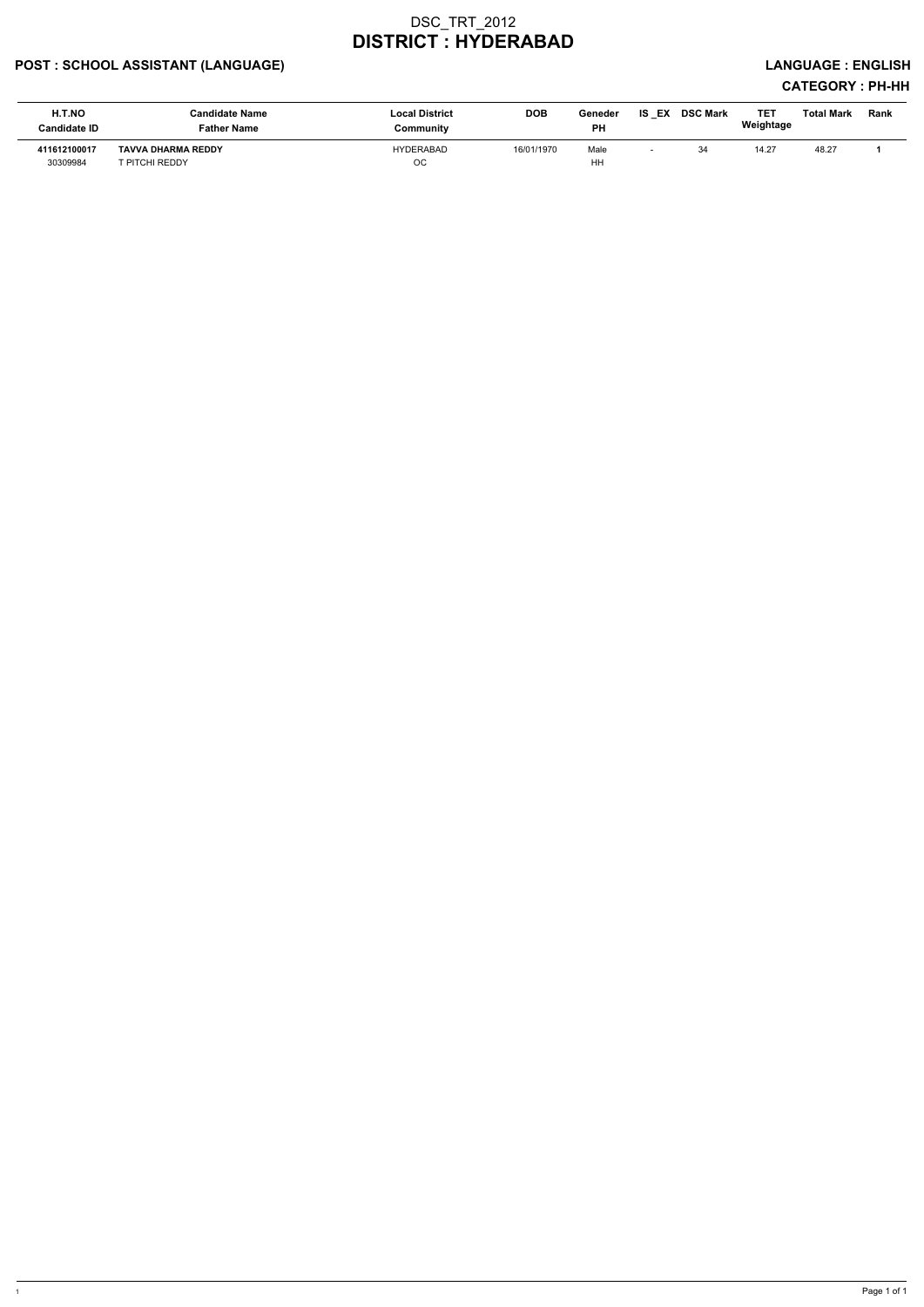## POST : SCHOOL ASSISTANT (LANGUAGE) And the set of the set of the set of the set of the set of the set of the set of the set of the set of the set of the set of the set of the set of the set of the set of the set of the set

| H.T.NO<br><b>Candidate ID</b> | <b>Candidate Name</b><br><b>Father Name</b> | <b>Local District</b><br>Community | <b>DOB</b> | Geneder<br><b>PH</b> | IS<br>EX                 | <b>DSC Mark</b> | <b>TET</b><br>Weightage | <b>Total Mark</b> | Rank   |
|-------------------------------|---------------------------------------------|------------------------------------|------------|----------------------|--------------------------|-----------------|-------------------------|-------------------|--------|
| 411607100001<br>30430728      | <b>CHAVAN VEENA KUMARI</b><br>CH VITTAL RAO | HYDERABAD<br>BC-B                  | 06/01/1968 | Female<br>HH         | $\sim$                   | 48              | 11.07                   | 59.07             |        |
| 411607100203<br>30427947      | <b>D SRILAXMI</b><br>D RAMESH               | HYDERABAD<br>BC-D                  | 30/01/1982 | Female<br>HH         | $\overline{\phantom{0}}$ | 40              | 8.93                    | 48.93             | n<br>▴ |
| 411607100018<br>30440570      | <b>SANGEETA RANI</b><br>PRATAP JEEVAN       | <b>HYDERABAD</b><br>BC-B           | 17/01/1971 | Female<br>HH         | $\overline{\phantom{0}}$ | 34              | 8.27                    | 42.27             | A      |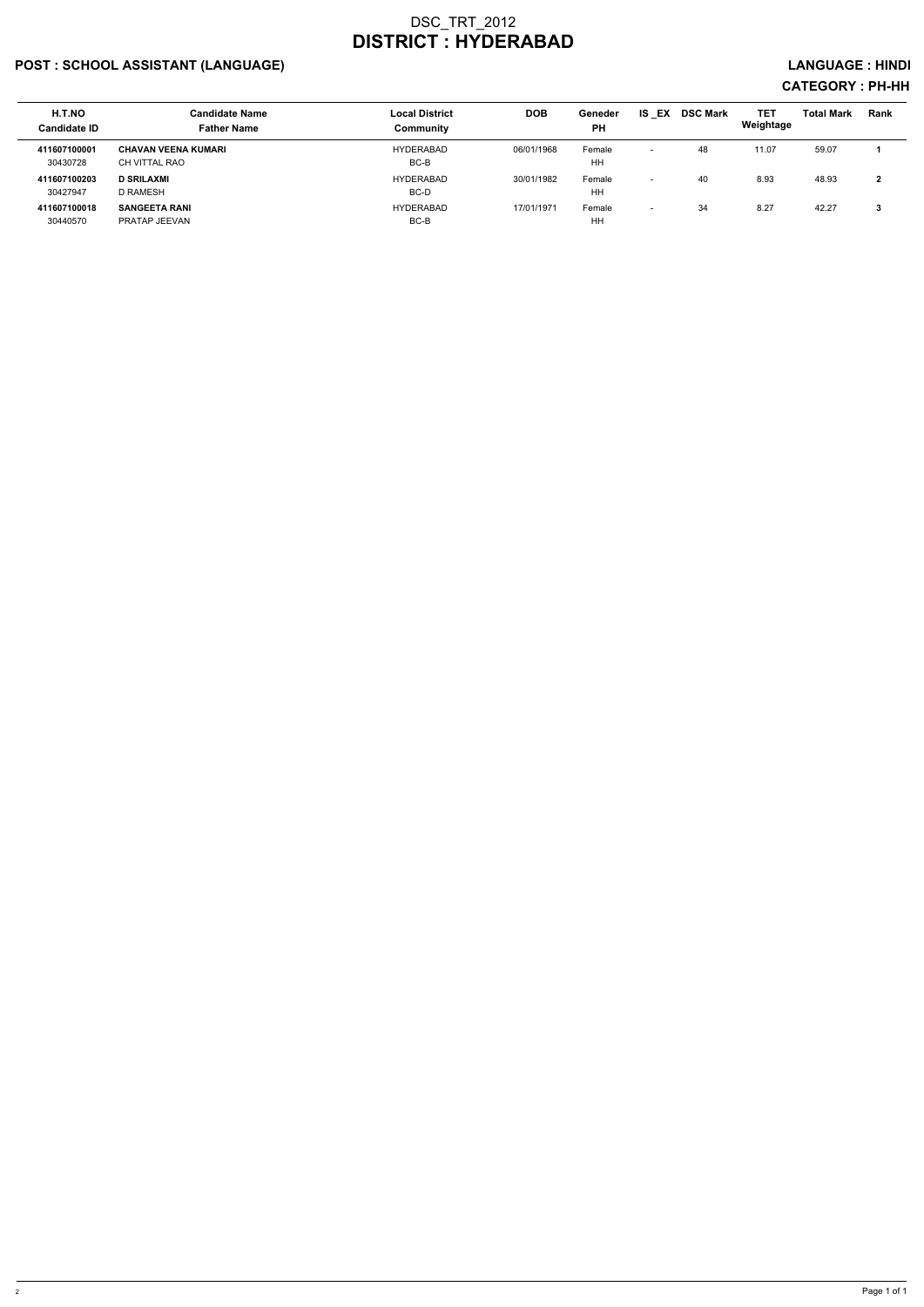## POST : SCHOOL ASSISTANT (NON-LANGUAGE) MEDIUM : ENGLISH LANGUAGE : MATHEMATICS

| H.T.NO<br><b>Candidate ID</b> | <b>Candidate Name</b><br>Father Name   | <b>Local District</b><br>Community | <b>DOB</b> | Geneder<br><b>PH</b> | EX<br>IS | <b>DSC Mark</b> | TE1<br>Weightage | <b>Total Mark</b> | Rank |
|-------------------------------|----------------------------------------|------------------------------------|------------|----------------------|----------|-----------------|------------------|-------------------|------|
| 421601080455<br>30430111      | <b>S VIJAY CHANDRUDU</b><br>S NARAYANA | RANGAREDDY<br>BC-D                 | 20/01/1983 | Male<br>HH           |          | 26              | 9.33             | 35.33             |      |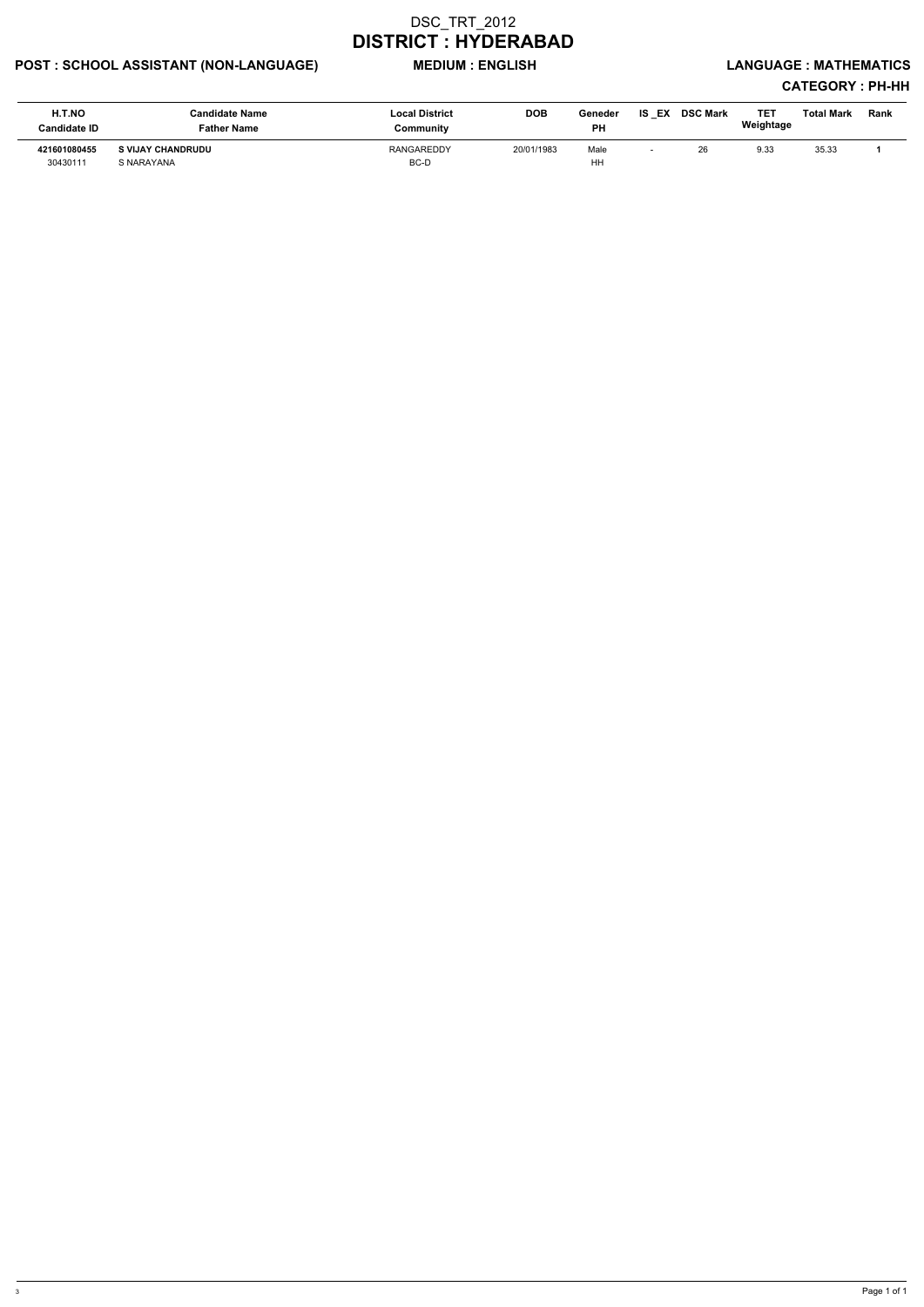## POST : SCHOOL ASSISTANT (NON-LANGUAGE) MEDIUM : TELUGU LANGUAGE : MATHEMATICS

| H.T.NO<br><b>Candidate ID</b> | Candidate Name<br>Father Name       | <b>Local District</b><br>Community | <b>DOB</b> | Geneder<br>PН | <b>IS EX</b> | <b>DSC Mark</b> | TE1<br>Weightage | Total Mark | <b>Rank</b> |
|-------------------------------|-------------------------------------|------------------------------------|------------|---------------|--------------|-----------------|------------------|------------|-------------|
| 421601010007<br>30423116      | TALUPUNURU UMARANI<br>I PRAKASH RAO | HYDERABAD<br>OC                    | 06/01/1972 | Female<br>HH  |              | 47.5            | 13.47            | 60.97      |             |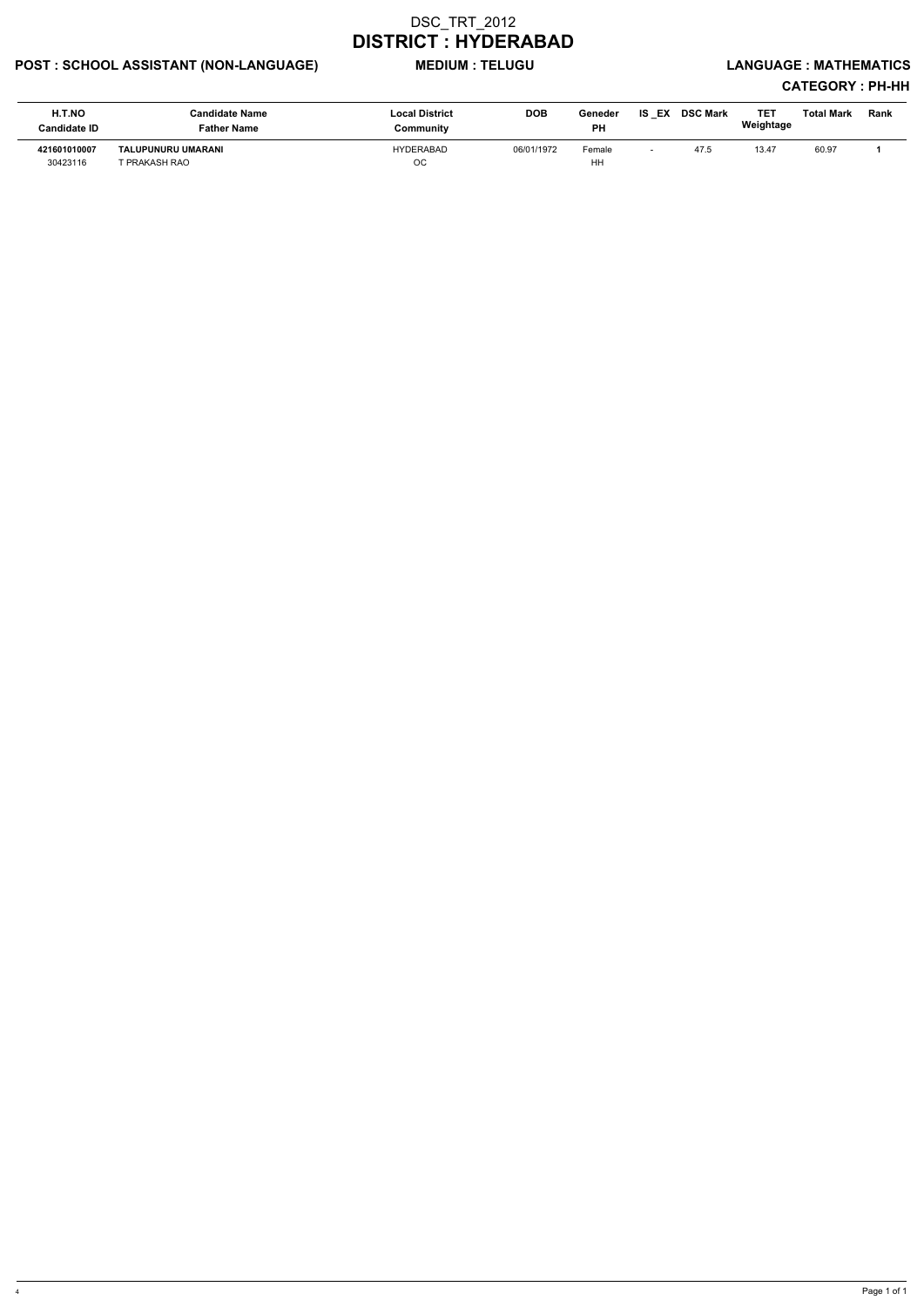## POST : SCHOOL ASSISTANT (NON-LANGUAGE) MEDIUM : TELUGU LANGUAGE : PHYSICAL SCIENCE

| <b>H.T.NO</b><br><b>Candidate ID</b> | <b>Candidate Name</b><br><b>Father Name</b>           | <b>Local District</b><br>Community | <b>DOB</b> | Geneder<br><b>PH</b> | IS.<br>EX                | <b>DSC Mark</b> | <b>TET</b><br>Weightage | <b>Total Mark</b> | <b>Rank</b> |
|--------------------------------------|-------------------------------------------------------|------------------------------------|------------|----------------------|--------------------------|-----------------|-------------------------|-------------------|-------------|
| 421602010025<br>30443714             | <b>DHOTI VENKANNA</b><br>MARAIAH                      | NALGONDA<br>BC-D                   | 12/01/1983 | Male<br>HH           | $\overline{\phantom{0}}$ | 45.5            | 13.07                   | 58.57             |             |
| 421602010018<br>30464485             | <b>BUSIREDDY SUBBAREDDY</b><br><b>B THIRUPELREDDY</b> | HYDERABAD<br>ОC                    | 15/01/1981 | Male<br>HH           | $\overline{\phantom{0}}$ | 31              | 12.8                    | 43.80             | 2           |
| 421602010042<br>30444862             | <b>GUNDAM RAMASIDDAMMA</b><br>G SIDDA REDDY           | HYDERABAD<br>OС                    | 10/01/1988 | Female<br>HH         | $\overline{\phantom{0}}$ | 31              | 10.27                   | 41.27             | 3           |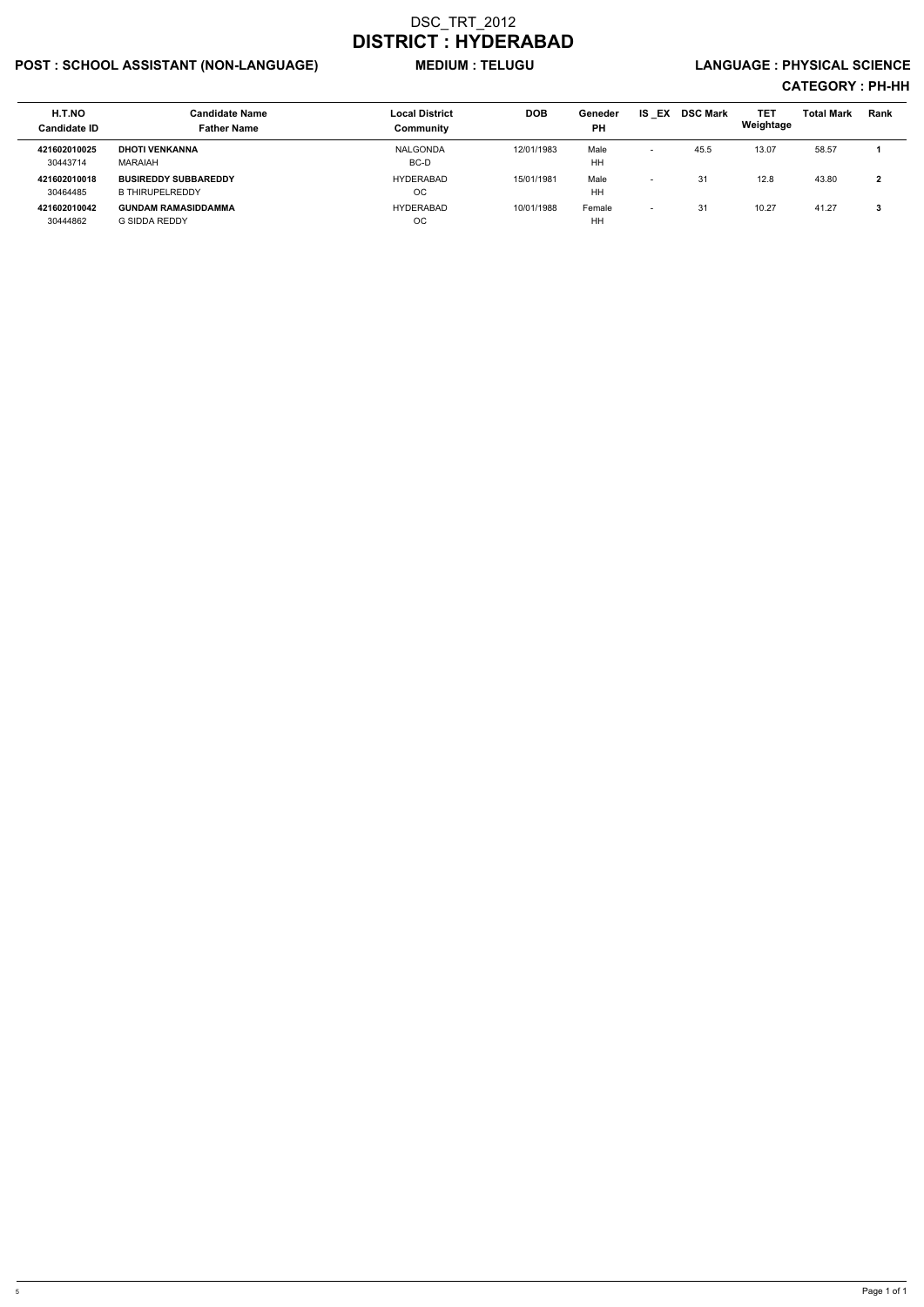## POST : SCHOOL ASSISTANT (NON-LANGUAGE) MEDIUM : ENGLISH LANGUAGE : SOCIAL STUDIES

| H.T.NO<br><b>Candidate ID</b> | Candidate Name<br>Father Name           | <b>Local District</b><br>Community | <b>DOB</b> | Geneder<br>PH | IS.<br>EX | <b>DSC Mark</b> | TE1<br>Weightage | Total Mark | Rank |
|-------------------------------|-----------------------------------------|------------------------------------|------------|---------------|-----------|-----------------|------------------|------------|------|
| 421604080345<br>30078782      | <b>D ARATHI</b><br><b>B DHANASHEKAR</b> | <b>HYDERABAD</b><br><b>SC</b>      | 02/01/1977 | Female<br>HH  |           | 21.5            |                  | 29.50      |      |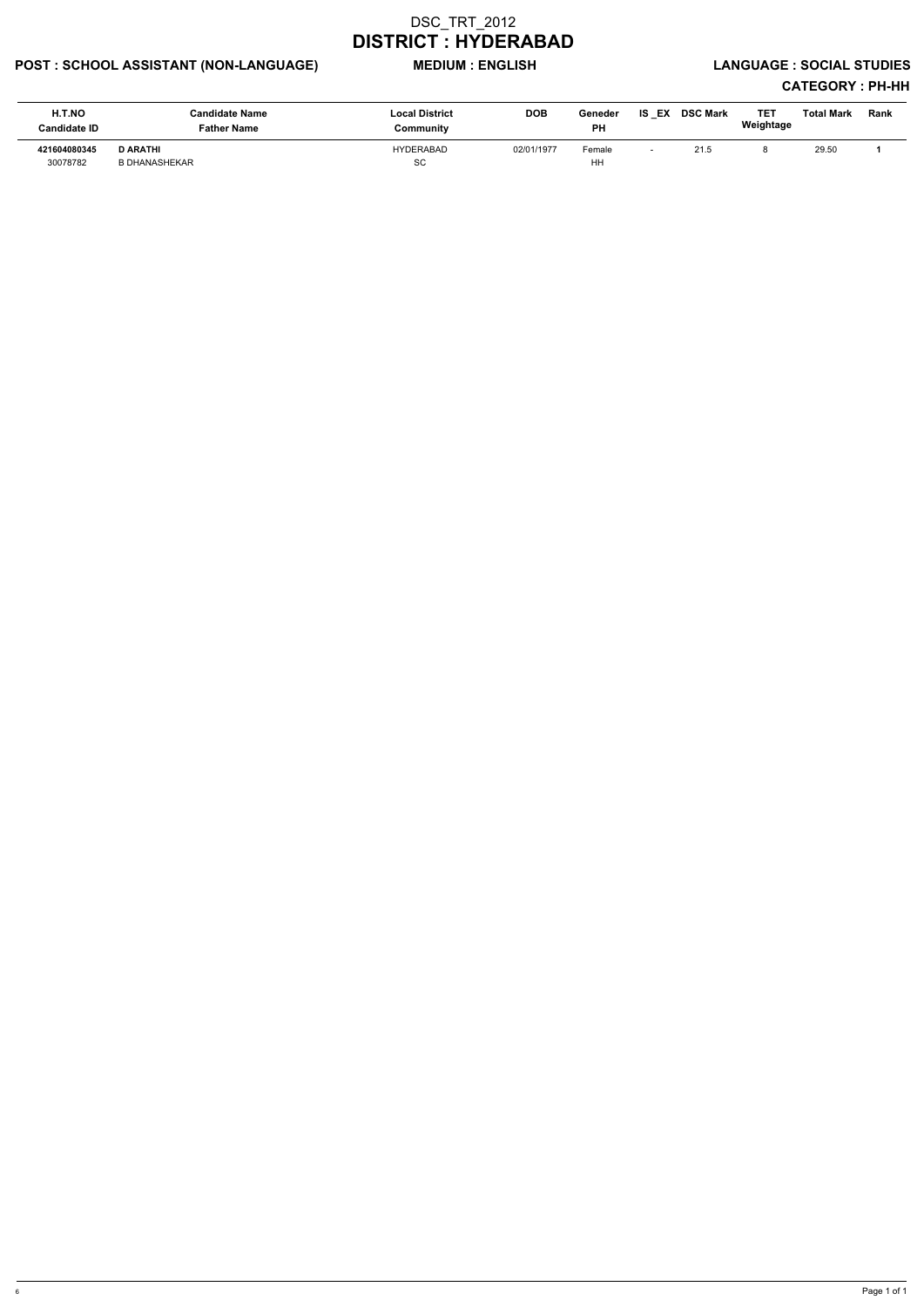## POST : SCHOOL ASSISTANT (NON-LANGUAGE) MEDIUM : TELUGU LANGUAGE : SOCIAL STUDIES

| H.T.NO<br><b>Candidate ID</b> | <b>Candidate Name</b><br><b>Father Name</b> | <b>Local District</b><br>Communitv | <b>DOB</b> | Geneder<br><b>PH</b> | IS EX      | <b>DSC Mark</b> | <b>TET</b><br>Weightage | Total Mark | Rank |
|-------------------------------|---------------------------------------------|------------------------------------|------------|----------------------|------------|-----------------|-------------------------|------------|------|
| 421604010007<br>30439319      | NIRMALA RANI N<br>SRINIVASA RAO N           | KRISHNA<br>ОC                      | 04/01/1969 | Female<br>HH         | <b>YES</b> | 32.5            | 8.8                     | 41.30      |      |